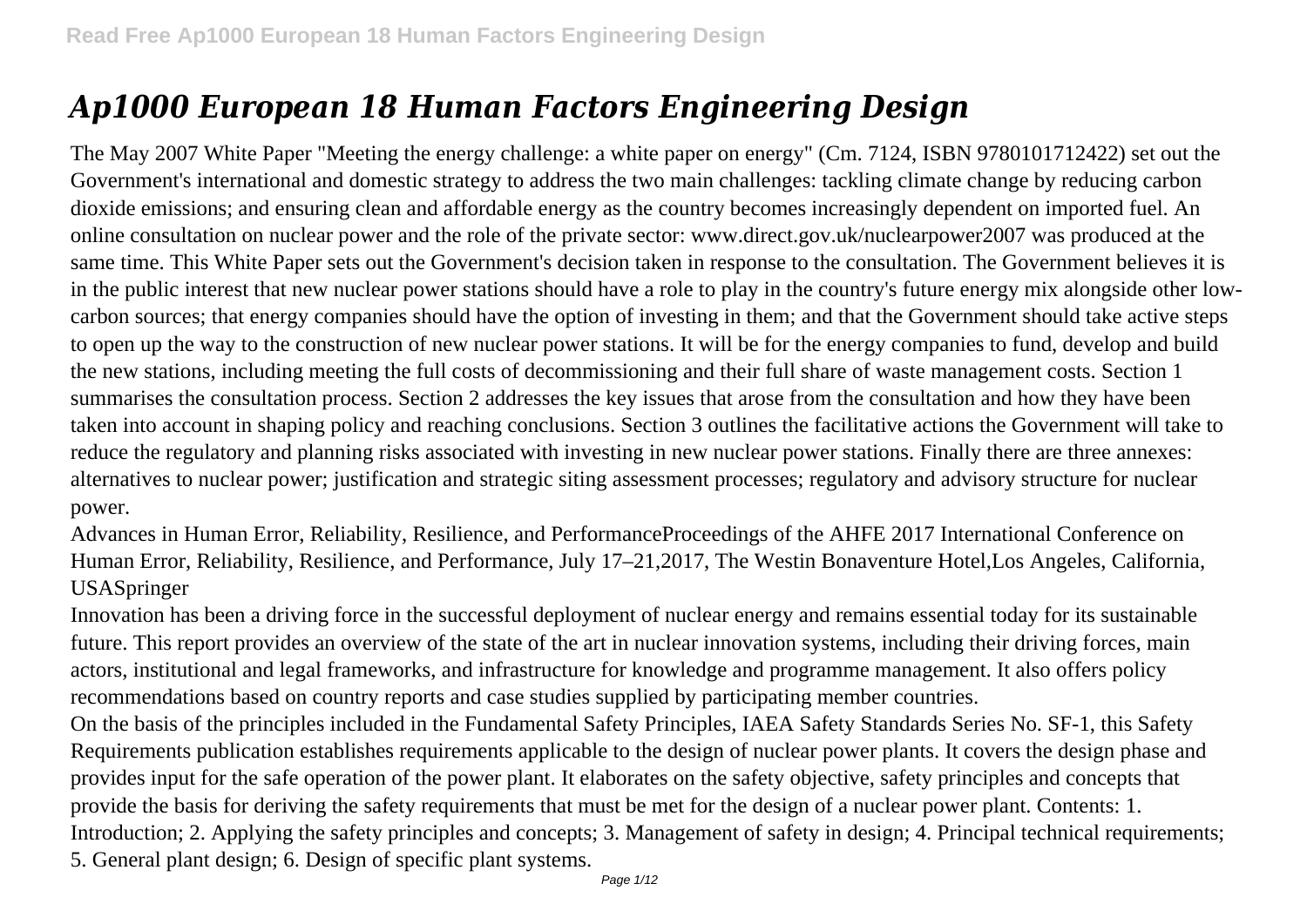Proceedings of the AHFE 2017 International Conference on Human Error, Reliability, Resilience, and Performance, July 17–21,2017, The Westin Bonaventure Hotel,Los Angeles, California, USA

The Power of Change

International Experiences

Reactor Safety Study

A National Security Imperative

Approaches for Assessing the Economic Competitiveness of Small and Medium Sized Reactors

Meeting the energy challenge

*Vols. for 1964- have guides and journal lists.*

*Please note: this publication is superseded by NS-G-2.6*

*This book brings together studies broadly dealing with human error from different disciplines and perspectives. They concern human performance; human variability and reliability analysis; medical, driver and pilot error, as well as automation error; reports on root cause analyses; and the cognitive modeling of human error. In addition, they highlight cutting-edge applications in safety management, defense, security, transportation, process controls, and medicine, as well as more traditional fields of application. Based on the AHFE 2017 International Conference on Human Error, Reliability, Resilience, and Performance, held on July 17–21, 2017 in Los Angeles, California, USA, the book includes experimental papers, original reviews, and reports on case studies, as well as meta-analyses, technical guidelines, best practice and methodological papers. It offers a timely reference guide for researchers and practitioners dealing with human error in a diverse range of fields. "p>*

*This manual was developed from the Expert Group meeting. The recommendations are based on assessments of the risks associated with different technical procedures performed in different types of TB laboratories; the manual describes the basic requirements for facilities and practices, which can be adapted to follow local or national regulations or as the result of a risk assessment. Risk assessments require careful judgement: on the one hand, underestimating risks may lead to laboratory staff being exposed to biological hazards but, on the other hand, implementing more rigorous risk mitigation measures than are needed may result in an unnecessary burden on laboratory staff and higher costs to establish and maintain the laboratory's infrastructure.*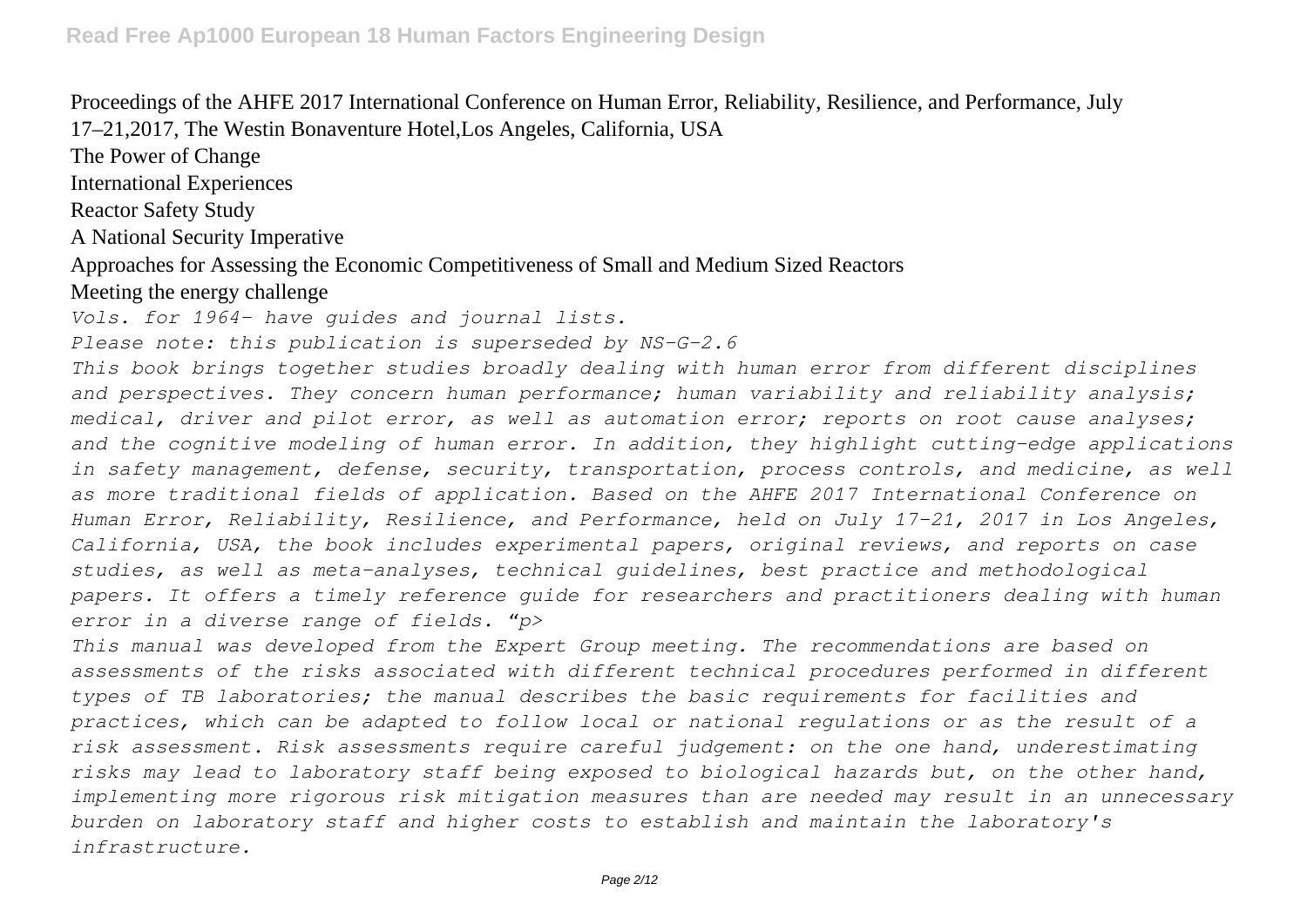*Preparation of a Feasibility Study for New Nuclear Power Projects Why the Time Has Come for the World's Most Misunderstood Energy Source Scientific and Technical Aerospace Reports Emerging Roles of TRP Channels in Brain Pathology Innovation in Nuclear Energy Technology New Nuclear Power Industry Procurement Markets Small Modular Reactors*

This report was prepared with the following objectives: (i) to assist existing and potential stakeholders in Member States in understanding the economic competitiveness of small and medium sized reactor (SMR) technologies compared to other energy sources and large reactors (LRs); (ii) to inform available approaches and frameworks to assess the economic competitiveness of advanced SMRs and LRs under specific conditions of their application; and (iii) to share knowledge on positive experiences of several Member States that have introduced SMRs into their energy mix. To make SMRs attractive and competitive, it is necessary to reduce the risk of investment by verifying the technology itself, and by enhancing and incorporating the accumulated experience associated with the implementation of this technology. To satisfy these criteria, it may be necessary to offer those SMR technologies that are currently implemented widely, and already have a track record of success and a developed industrial infrastructure. Newer SMR technologies may need to be deployed first to niche markets in the nuclear power plant supplier countries in order to establish a technological base and related infrastructure prior to offering them to developing countries.

America's nuclear energy industry is in decline. Low natural gas prices, financing hurdles, failure to find a permanent repository for highlevel nuclear waste, reactions to the Fukushima accident in Japan, and other factors are hastening the day when existing U.S. reactors become uneconomic. The decline of the U.S. nuclear energy industry could be much more rapid than policy makers and stakeholders anticipate.

New nuclear reactor designs are expected to have a higher level of safety than current designs. As part of the efforts to achieve this, important safety issues related to the new designs need to be identified at an early stage, and research required for problem resolution defined. These proceedings bring together the papers presented at the OECD/NEA Workshop on Advanced Nuclear Reactor Safety Issues and Research Needs. Conclusions of the workshop discussions are offered at the end of the book, which will be of particular interest to all those involved in planning and designing the next generat.

This publication provides guidance on project management from the preparatory phase to plant turnover to commissioning of nuclear power plants. The guidelines and experiences described will enable project managers to obtain better performance in nuclear power plant construction.

The Tolerability of Risk from Nuclear Power Stations Tuberculosis Laboratory Biosafety Manual

Guidelines and Experience

Resources, Production and Demand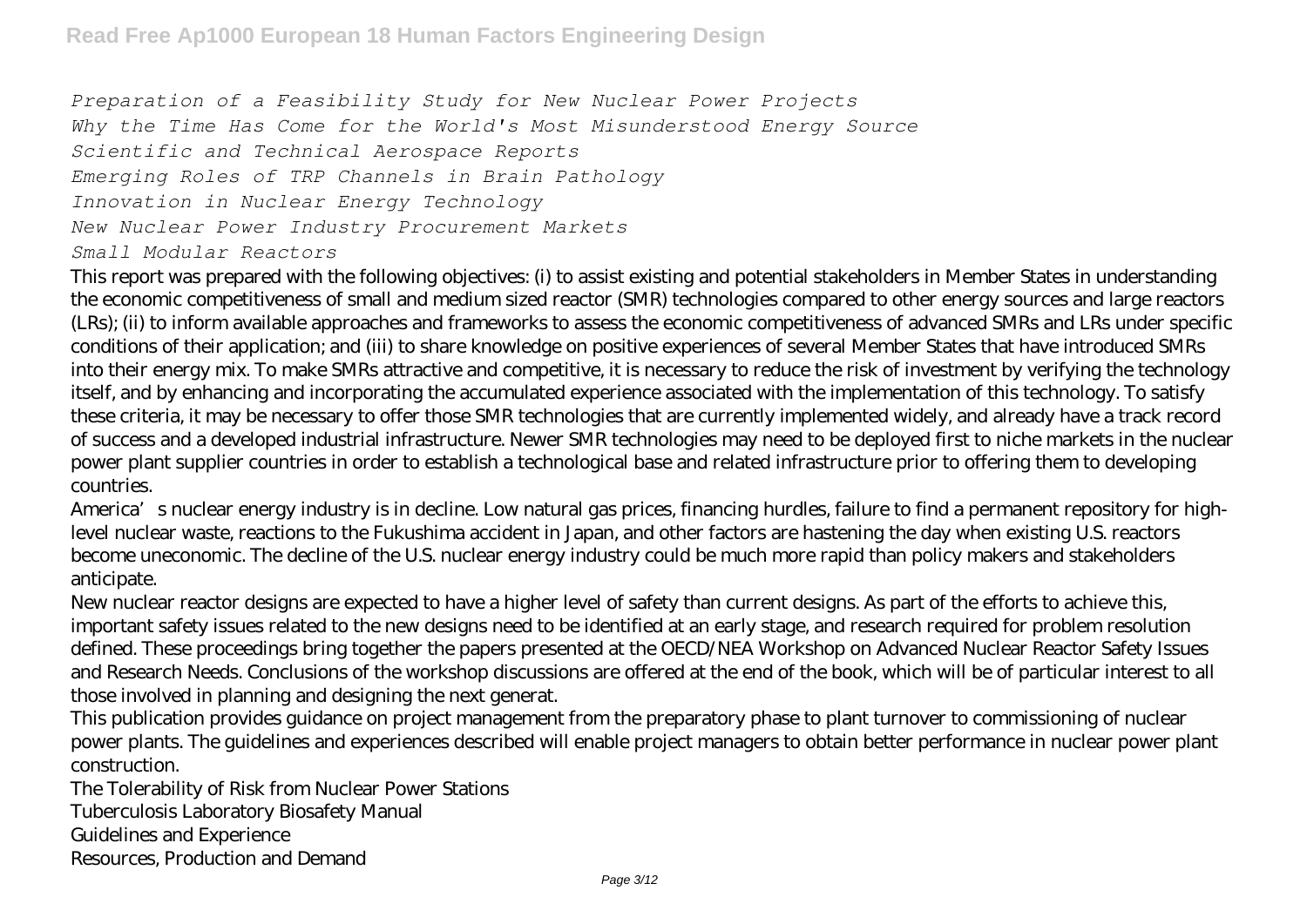The Fukushima Daiichi Accident Code and Safety Guides Q1-Q14

**The Fukushima Daiichi Accident consists of a Report by the IAEA Director General and five technical volumes. It is the result of an extensive international collaborative effort involving five working groups with about 180 experts from 42 Member States with and without nuclear power programmes and several international bodies. It provides a description of the accident and its causes, evolution and consequences, based on the evaluation of data and information from a large number of sources available at the time of writing. The Fukushima Daiichi Accident will be of use to national authorities, international organizations, nuclear regulatory bodies, nuclear power plant operating organizations, designers of nuclear facilities and other experts in matters relating to nuclear power, as well as the wider public. The set contains six printed parts and five supplementary CD-ROMs. This book is devoted to diverse aspects of earthquake researches, especially to new achievements in seismicity that involves geosciences, assessment, and mitigation. Chapters contain advanced materials of detailed engineering investigations, which can help more clearly appreciate, predict, and manage different earthquake processes. Different research themes for diverse areas in the world are developed here, highlighting new methods of studies that lead to new results and models, which could be helpful for the earthquake risk. The presented and developed themes mainly concern wave's characterization and decomposition, recent seismic activity, assessment-mitigation, and engineering techniques. The book provides the state of the art on recent progress in earthquake engineering and management. The obtained results show a scientific progress that has an international scope and, consequently, should open perspectives to other still unresolved interesting aspects.**

**This report addresses the increasingly important interactions of variable renewables and dispatchable energy technologies, such as nuclear power, in terms of their effects on electricity systems. These effects add costs to the production of electricity, which are not usually transparent. The report recommends that decision-makers should take into account such system costs and internalise them according to a "generator pays" principle, which is currently not the case. Analysing data from six OECD/NEA countries, the study finds that including the system costs of variable renewables at the level of the electricity grid increases the total costs of electricity supply by up to one-third, depending on technology, country and penetration levels. In addition, it concludes that, unless the current market subsidies for renewables are altered, dispatchable technologies will increasingly**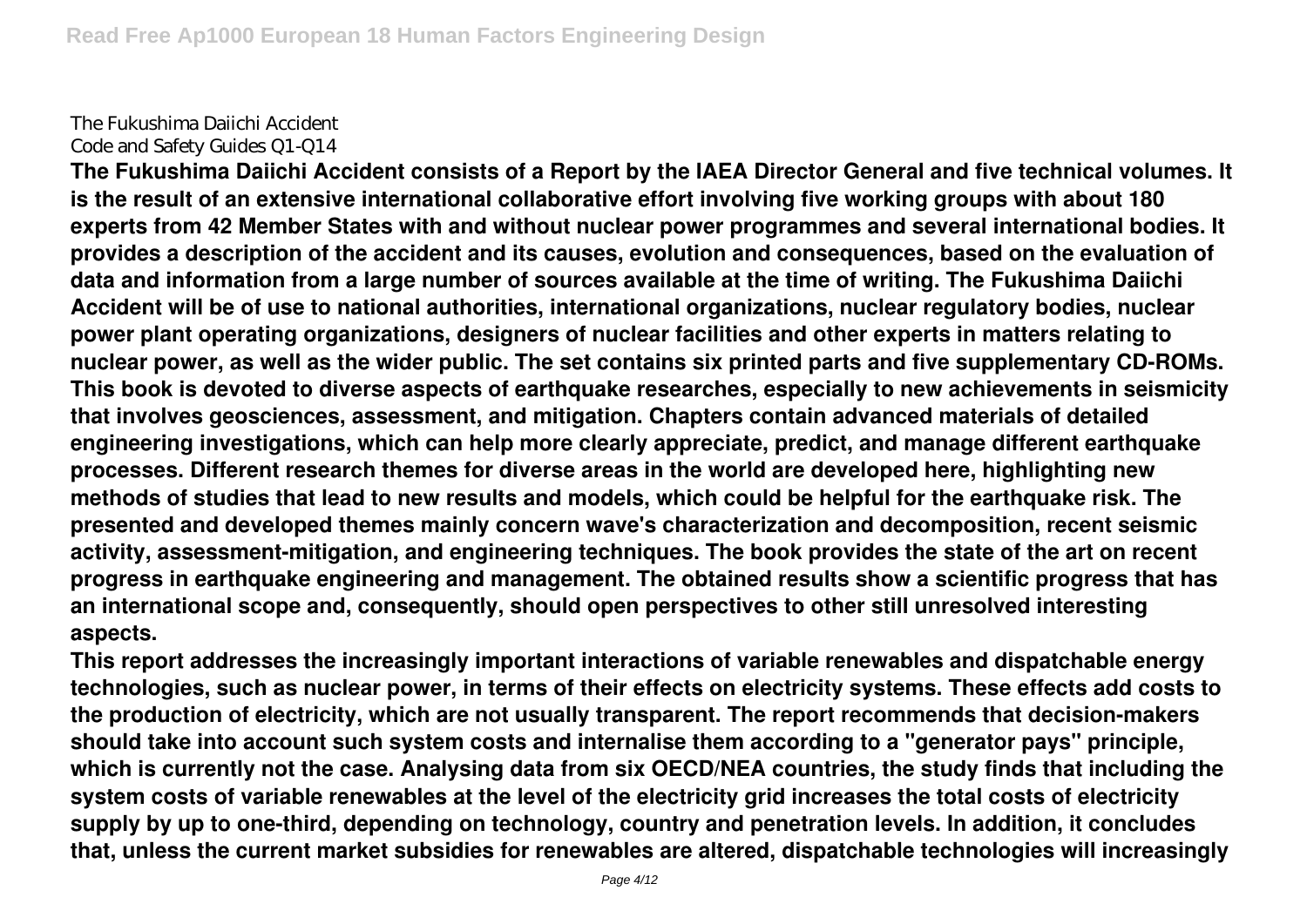**not be replaced as they reach their end of life and consequently security of supply will suffer. This implies that significant changes in management and cost allocation will be needed to generate the flexibility required for an economically viable coexistence of nuclear energy and renewables in increasingly decarbonised electricity systems.**

**The reactor core is the central part of a nuclear reactor where nuclear fission occurs. It consists of four basic systems and components: the fuel (including fuel rods and the fuel assembly structure), the coolant, the moderator and the control rods, as well as additional structures such as reactor pressure vessel internals, core support plates, and the lower and upper internal structure in light water reactors. This Safety Guide provides recommendations on meeting the safety requirements established in SSR-2/1 (Rev. 1) applied to the design of the reactor core for nuclear power plants. The publication addresses the safety aspects of the core design and includes neutronic, thermohydraulic, thermomechanical, and structural mechanical aspects. Other aspects considered are those relating to reactor core control, shutdown and monitoring, and core management. Paris, France, 18-20 February 2002**

**Proceedings of ICRESH 2019**

**Workshop on Advanced Nuclear Reactor Safety Issues and Research Needs**

**Design of the Reactor Core for Nuclear Power Plants: IAEA Safety Standards Series No. Ssg-52 Evidence**

**Policy Shock**

## **Maintenance of Nuclear Power Plants**

Recent interest in small modular reactors (SMRs) is being driven by a desire to reduce the total capital costs associated with nuclear power plants and to provide power to small grid systems. According to estimates available today, if all the competitive advantages of SMRs were realised, including serial production, optimised supply chains and smaller financing costs, SMRs could be expected to have lower absolute and specific (per-kWe) construction costs than large reactors. Although the economic parameters of SMRs are not yet fully determined, a potential market exists for this technology, particularly in energy mixes with large shares of renewables. This report assesses the size of the market for SMRs that are currently being developed and that have the potential to broaden the ways of deploying nuclear power in different parts of the world. The study focuses on light water SMRs that are expected to be constructed in the coming decades and that strongly rely on serial, factory-based production of reactor modules. In a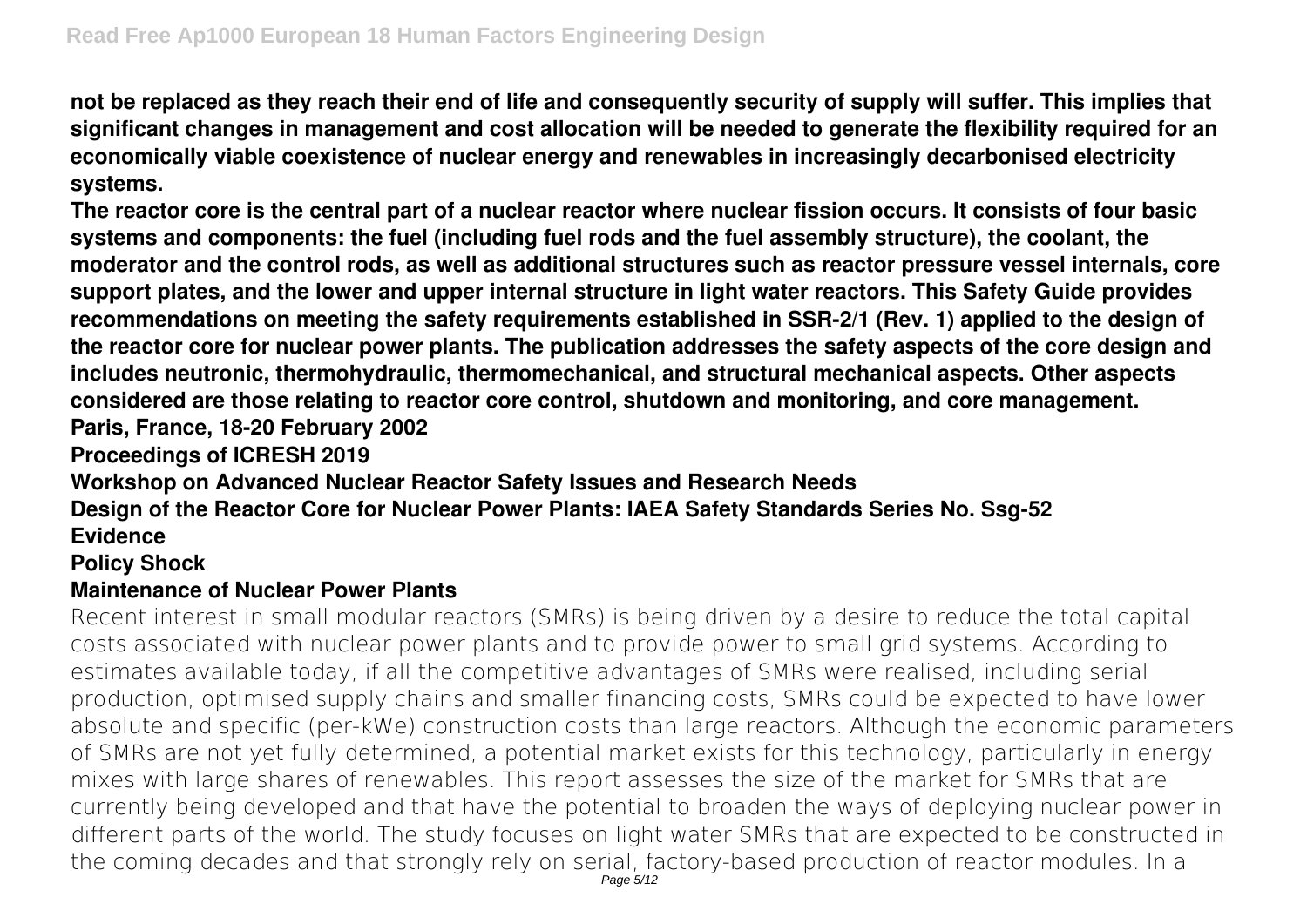high-case scenario, up to 21 GWe of SMRs could be added globally by 2035, representing approximately 3% of total installed nuclear capacity.

Ensuring safety and efficiency of the procurement market for nuclear power generation has become one of the top priorities of the policy makers in Korea since the discovery of a large number of fraudulent parts and components used by nuclear power plants. This book analyzes the nuclear power industry procurement in Korea, France, and the UK. Although all three countries restructured their electricity industry, they differ substantially in the history of the nuclear power industry, ownership and governance of firms in the industry, and relevant legal infrastructure. The findings of this book will shed light on the factors that affect safety and efficiency in the nuclear power procurement markets and the right direction for reform.

A timely and thought-provoking solution to the world's energy shortfall The dramatic increases in oil and natural gas prices, the finite supply of fossil fuels, and concerns over emissions and global warming are forcing us to consider alternatives. In this measured and knowledgeable book, energy experts Alan Herbst and George Hopley argue that the time has come for the U.S. to revitalize its nuclear generation assets in order to successfully meet growing domestic electricity requirements and lessen our dependence on foreign sources of energy. Nuclear Energy Now provides an informed look at the benefits and drawbacks associated with this controversial alternative to traditional energy sources. It opens with a brief overview of commercial nuclear development in the U.S. during the past half-century and moves on to discuss what the future may hold if new initiatives-supported by the Energy Policy Act of 2005-gain traction. Along the way, readers will find informed insights into why the need for nuclear power has become so critical and how we can safely add capacity in the coming years. Exploring all of the issues related to developing America's nuclear energy capabilities safely and cost-effectively, Nuclear Energy Now is a must-read for anyone concerned about our oil dependency, the environment, and future of the nation. During the summer of 1957 when both their dogs are poisoned, twelve-year-old Jeff must come to terms with his own Jewish identity and with his best friend's brutality and prejudice. An Assessment of Accident Risks in U.S. Commercial Nuclear Power Plants Tectonics, Hazard and Risk Mitigation

Nuclear Education and Training

Policy, Regulation and Innovation in China's Electricity and Telecom Industries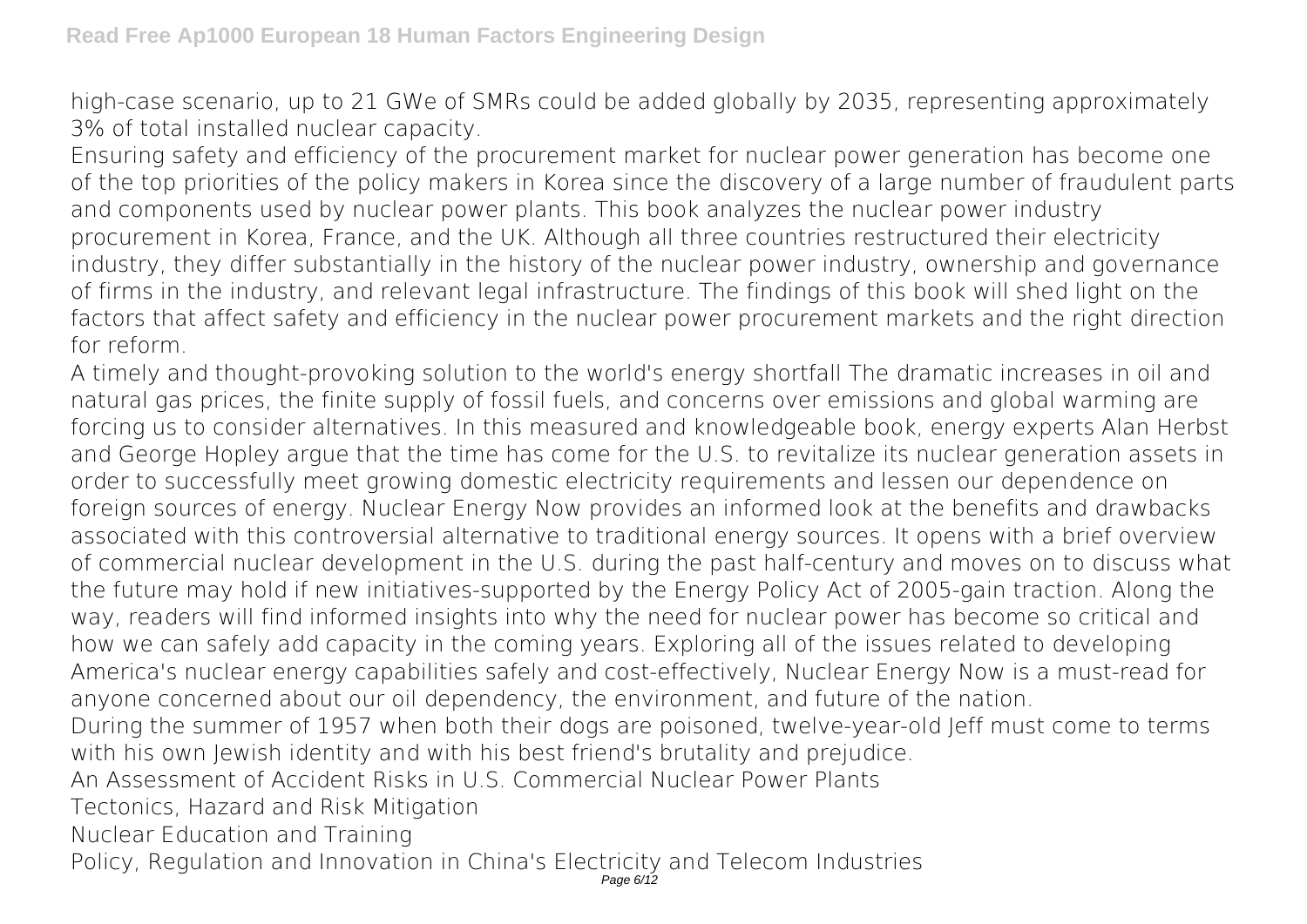# Phenomena Models and Methodology for System Reliability Assessments **Earthquakes**

## Nuclear Power Plants: Innovative Technologies for Instrumentation and Control Systems

The OECD Nuclear Energy Agency (NEA) first published in 2000 Nuclear Education and Training: Cause for Concern?, which highlighted significant issues in the availability of human resources for the nuclear industry. Ten years on, Nuclear Education and Training: From Concern to Capability considers what has changed in that time and finds that, while some countries have taken positive actions, in a number of others human resources could soon be facing serious challenges in coping with existing and potential new nuclear facilities. This is exacerbated by the increasing rate of retirement as the workforce ages. This report provides a qualitative characterisation of human resource needs and appraises instruments and programmes in nuclear education and training initiated by various stakeholders in different countries. In this context, it also examines the current and future uses of nuclear research facilities for education and training purposes. Regarding the nuclear training component of workforce competence, it outlines a job taxonomy which could be a basis for addressing the needs of workers across this sector. It presents the taxonomy as a way of enhancing mutual recognition and increasing consistency of education and training for both developed and developing countries.

This volume presents selected papers from the International Conference on Reliability, Safety, and Hazard. It presents the latest developments in reliability engineering and probabilistic safety assessment, and brings together contributions from a diverse international community and covers all aspects of safety, reliability, and hazard assessment across a host of interdisciplinary applications. This book will be of interest to researchers in both academia and the industry. A feasibility study represents an important step in the development of a new build nuclear power plant project. It is a complex but necessary step to determine whether a business opportunity is possible, practical and viable. Technical, economical, financial, regulatory, social, environmental aspects of a nuclear power plant programme need to be considered to allow authorities to make informed decisions regarding the possible implementation of the project This publication assists Member States in developing a feasibility study for nuclear power projects and provides guidance to users who are planning to perform such a study, with consideration of both the technical and process areas. These guidelines condense the experience of individuals involved in previous feasibility study efforts and provide industry best practices in order to maximize the usefulness of any results.

This publication summarizes the results of an IAEA coordinated research project on the development of advanced methodologies for the assessment of passive safety system performance in advanced reactors. This includes discussions on various methodologies to assess the performance of passive engineered safety features in innovative small reactors, including the Indian AHWR 300 LEU and the Argentinian CAREM25. The publication focuses on the different reliability assessment approaches, methodologies, analysis and evaluation of the results and technical challenges. It provides the insights resulting from the analysis on the technical issues associated with assessing the reliability of passive systems in the context of nuclear safety and probabilistic safety analysis. A viable path towards the implementation of the research efforts in the related areas is also delineated.

Uranium 2011

Design

Project Management in Nuclear Power Plant Construction

Progress in Methodologies for the Assessment of Passive Safety System Reliability in Advanced Reactors

Quality Assurance for Safety in Nuclear Power Plants and Other Nuclear Installations

Nuclear Energy and Renewables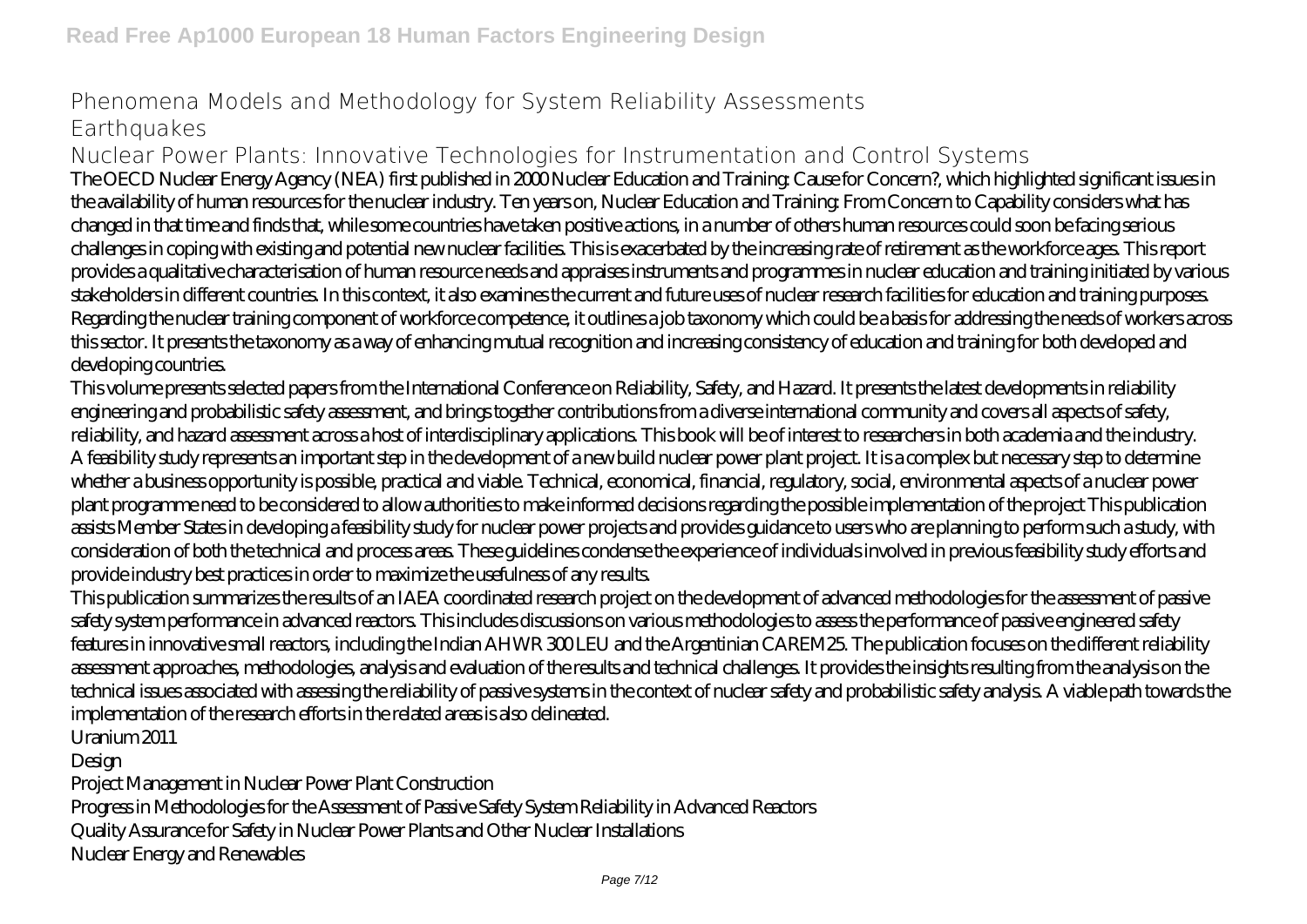#### The Technological and Economic Future of Nuclear Power

*This publication describes the present state of knowledge on natural circulation in water cooled nuclear power plants and passive system reliability, including information on phenomena, models, predictive tools and experiments that currently support design and analysis of natural circulation systems, and highlights areas where additional research is needed.*

*In the wake of the Fukushima Daiichi nuclear power plant accident, questions are being raised about the future of the uranium market, including as regards the number of reactors expected to be built in the coming years, the amount of uranium required to meet forward demand, the adequacy of identified uranium resources to meet that demand and the ability of the sector to meet reactor requirements in a challenging investment climate. This 24th edition of the "Red Book", a recognised world reference on uranium jointly prepared by the OECD Nuclear Energy Agency and the International Atomic Energy Agency, provides analyses and information from 42 producing and consuming countries in order to address these and other questions. It offers a comprehensive review of world uranium supply and demand as well as data on global uranium exploration, resources, production and reactor-related requirements. It also provides substantive new information on established uranium production centres around the world and in countries developing production centres for the first time. Projections of nuclear generating capacity and reactor-related requirements through 2035, incorporating policy changes following the Fukushima accident, are also featured, along with an analysis of long-term uranium supply and demand issues This book is a compilation of selected papers from the fifth International Symposium on Software Reliability, Industrial Safety, Cyber Security and Physical Protection of Nuclear Power Plant, held in November 2020 in Beijing, China. The purpose of this symposium is to discuss Inspection, test, certification and research for the software and hardware of Instrument and Control (I&C) systems in nuclear power plants (NPP), such as sensors, actuators and control system. It aims to provide a platform of technical exchange and experience sharing for those broad masses of experts and scholars and nuclear power practitioners, and for the combination of production, teaching and research in universities and enterprises to promote the safe development of nuclear power plant. Readers will find a wealth of valuable insights into achieving safer and more efficient instrumentation and control systems.*

*This updated and revised first-course textbook in applied probability provides a contemporary and lively post-calculus introduction to the subject of probability. The exposition reflects a desirable balance between fundamental theory and many applications involving a broad range of real problem scenarios. It is intended to appeal to a wide audience, including mathematics and statistics majors, prospective engineers and scientists, and those business and social science majors interested in the quantitative aspects of their disciplines. The textbook contains enough material for a year-long* Page 8/12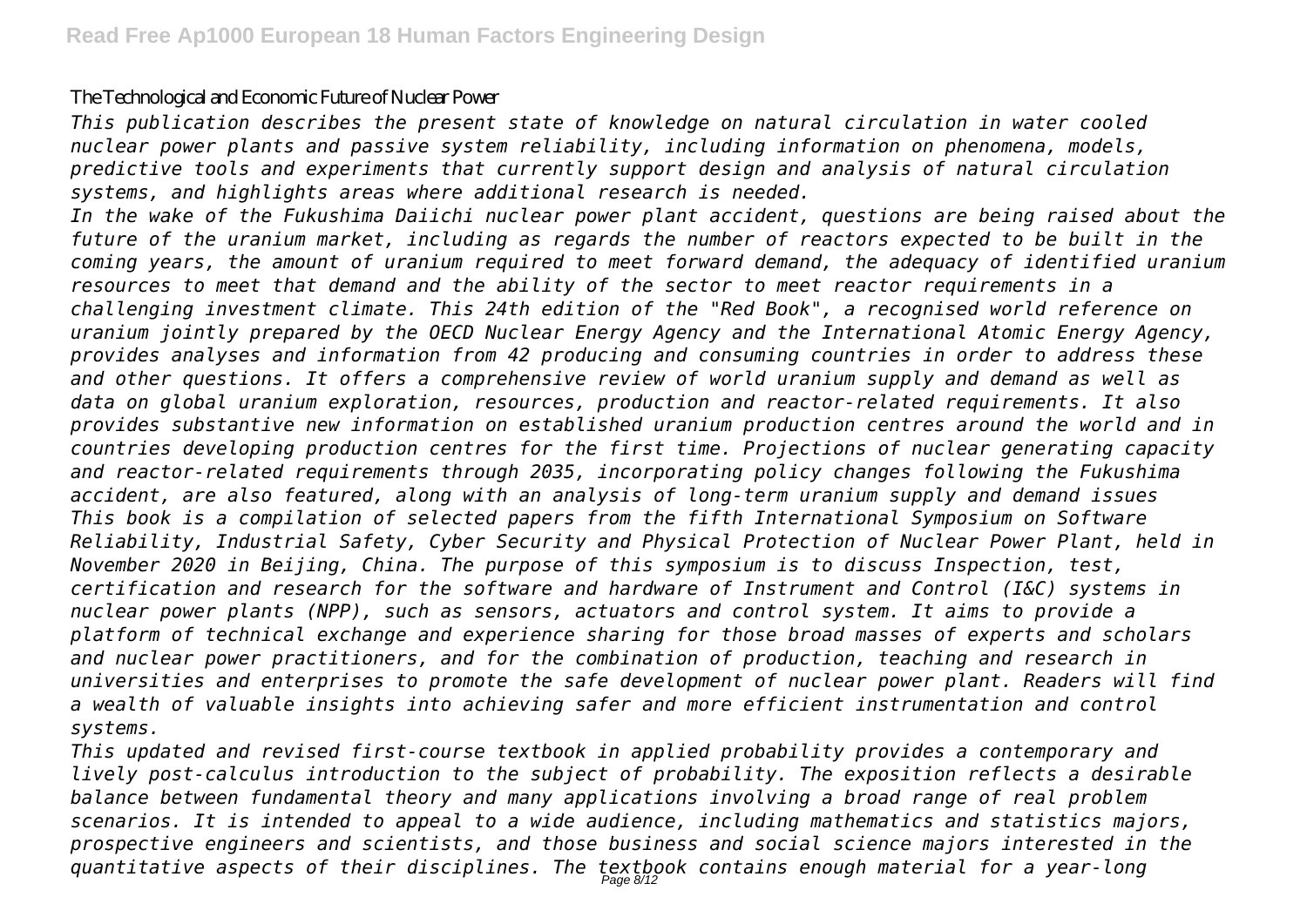*course, though many instructors will use it for a single term (one semester or one quarter). As such, three course syllabi with expanded course outlines are now available for download on the book's page on the Springer website. A one-term course would cover material in the core chapters (1-4), supplemented by selections from one or more of the remaining chapters on statistical inference (Ch. 5), Markov chains (Ch. 6), stochastic processes (Ch. 7), and signal processing (Ch. 8—available exclusively online and specifically designed for electrical and computer engineers, making the book suitable for a oneterm class on random signals and noise). For a year-long course, core chapters (1-4) are accessible to those who have taken a year of univariate differential and integral calculus; matrix algebra, multivariate calculus, and engineering mathematics are needed for the latter, more advanced chapters. At the heart of the textbook's pedagogy are 1,100 applied exercises, ranging from straightforward to reasonably challenging, roughly 700 exercises in the first four "core" chapters alone—a self-contained textbook of problems introducing basic theoretical knowledge necessary for solving problems and illustrating how to solve the problems at hand – in R and MATLAB, including code so that students can create simulations. New to this edition • Updated and re-worked Recommended Coverage for instructors, detailing which courses should use the textbook and how to utilize different sections for various objectives and time constraints • Extended and revised instructions and solutions to problem sets • Overhaul of Section 7.7 on continuous-time Markov chains • Supplementary materials include three sample syllabi and updated solutions manuals for both instructors and students Innovation for Development and Deployment of Increasingly Clean Electric Power Technologies*

*Science Citation Index*

*Probability with Applications in Engineering, Science, and Technology*

*Procurement Engineering and Supply Chain Guidelines in Support of Operation and Maintenance of Nuclear Facilities*

*a white paper on nuclear power*

*Advances in Human Error, Reliability, Resilience, and Performance NUREG/CR.*

*Openness and competition sparked major advances in Chinese industry. Recent policy reversals emphasizing indigenous innovation seem likely to disappoint.*

*Electricity, supplied reliably and affordably, is foundational to the U.S. economy and is utterly indispensable to modern society. However, emissions resulting from many forms of electricity generation create environmental risks that could have significant negative economic, security, and human health consequences. Large-scale installation of cleaner power generation has been generally hampered because greener technologies are more expensive than the*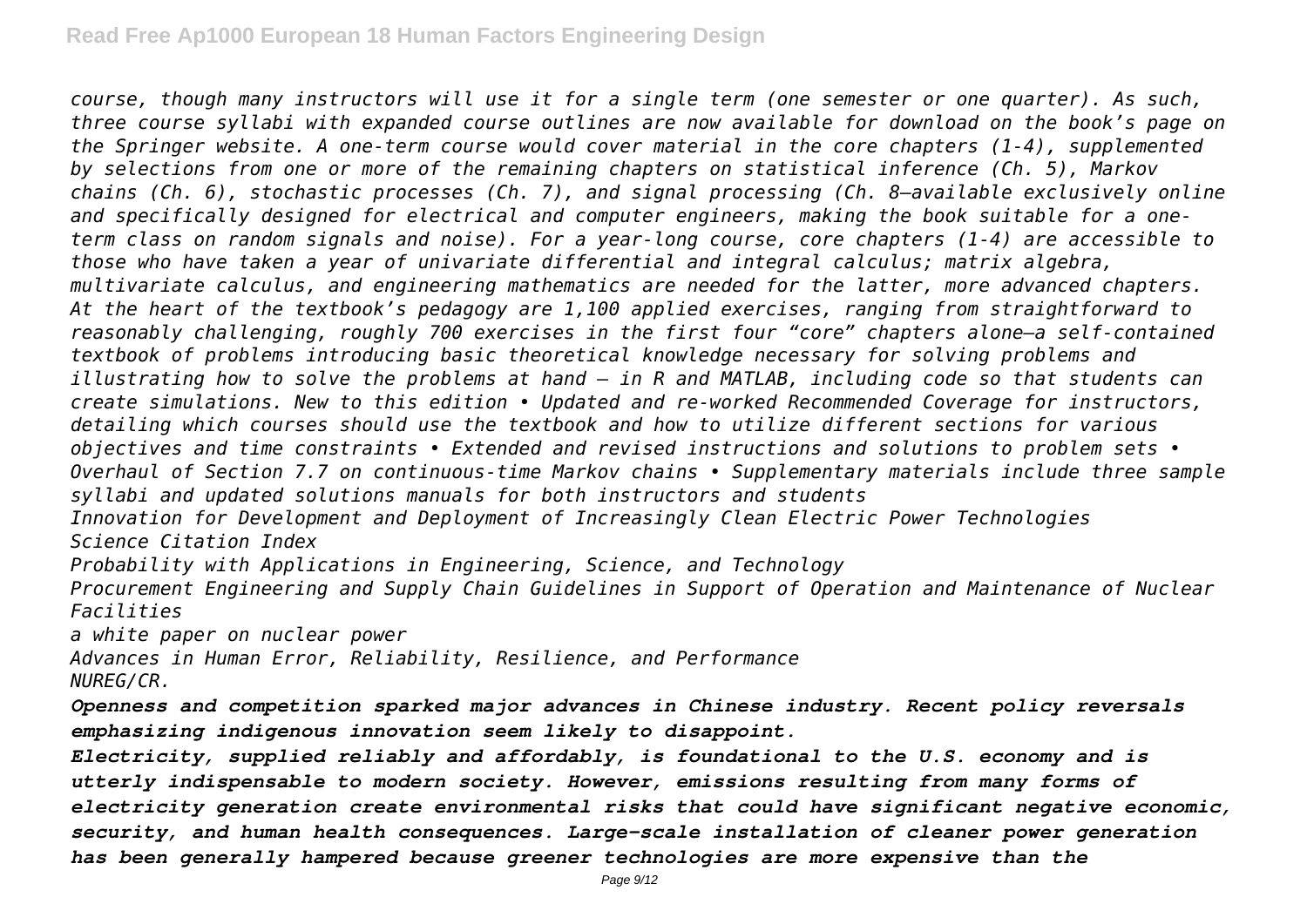*technologies that currently produce most of our power. Rather than trade affordability and reliability for low emissions, is there a way to balance all three? The Power of Change: Innovation for Development and Deployment of Increasingly Clean Energy Technologies considers how to speed up innovations that would dramatically improve the performance and lower the cost of currently available technologies while also developing new advanced cleaner energy technologies. According to this report, there is an opportunity for the United States to continue to lead in the pursuit of increasingly clean, more efficient electricity through innovation in advanced technologies. The Power of Change: Innovation for Development and Deployment of Increasingly Clean Energy Technologies makes the case that America's advantagesâ€"world-class universities and national laboratories, a vibrant private sector, and innovative states, cities, and regions that are free to experiment with a variety of public policy approachesâ€"position the United States to create and lead a new clean energy revolution. This study focuses on five paths to accelerate the market adoption of increasing clean energy and efficiency technologies: (1) expanding the portfolio of cleaner energy technology options; (2) leveraging the advantages of energy efficiency; (3) facilitating the development of increasing clean technologies, including renewables, nuclear, and cleaner fossil; (4) improving the existing technologies, systems, and infrastructure; and (5) leveling the playing field for cleaner energy technologies. The Power of Change: Innovation for Development and Deployment of Increasingly Clean Energy Technologies is a call for leadership to transform the United States energy sector in order to both mitigate the risks of greenhouse gas and other pollutants and to spur future economic growth. This study's focus on science, technology, and economic policy makes it a valuable resource to guide support that produces innovation to meet energy challenges now and for the future.*

*Policy Shock examines how policy-makers in industrialized democracies respond to major crises. After the immediate challenges of disaster management, crises often reveal new evidence or frame new normative perspectives that drive reforms designed to prevent future events of a similar magnitude. Such responses vary widely - from cosmetically masking inaction, to creating stronger incentive systems, requiring greater transparency, reorganizing government institutions and tightening regulatory standards. This book situates post-crisis regulatory policy-making through a set of conceptual essays written by leading scholars from economics, psychology and political science, which probe the latest thinking about risk analysis, risk perceptions, focusing events*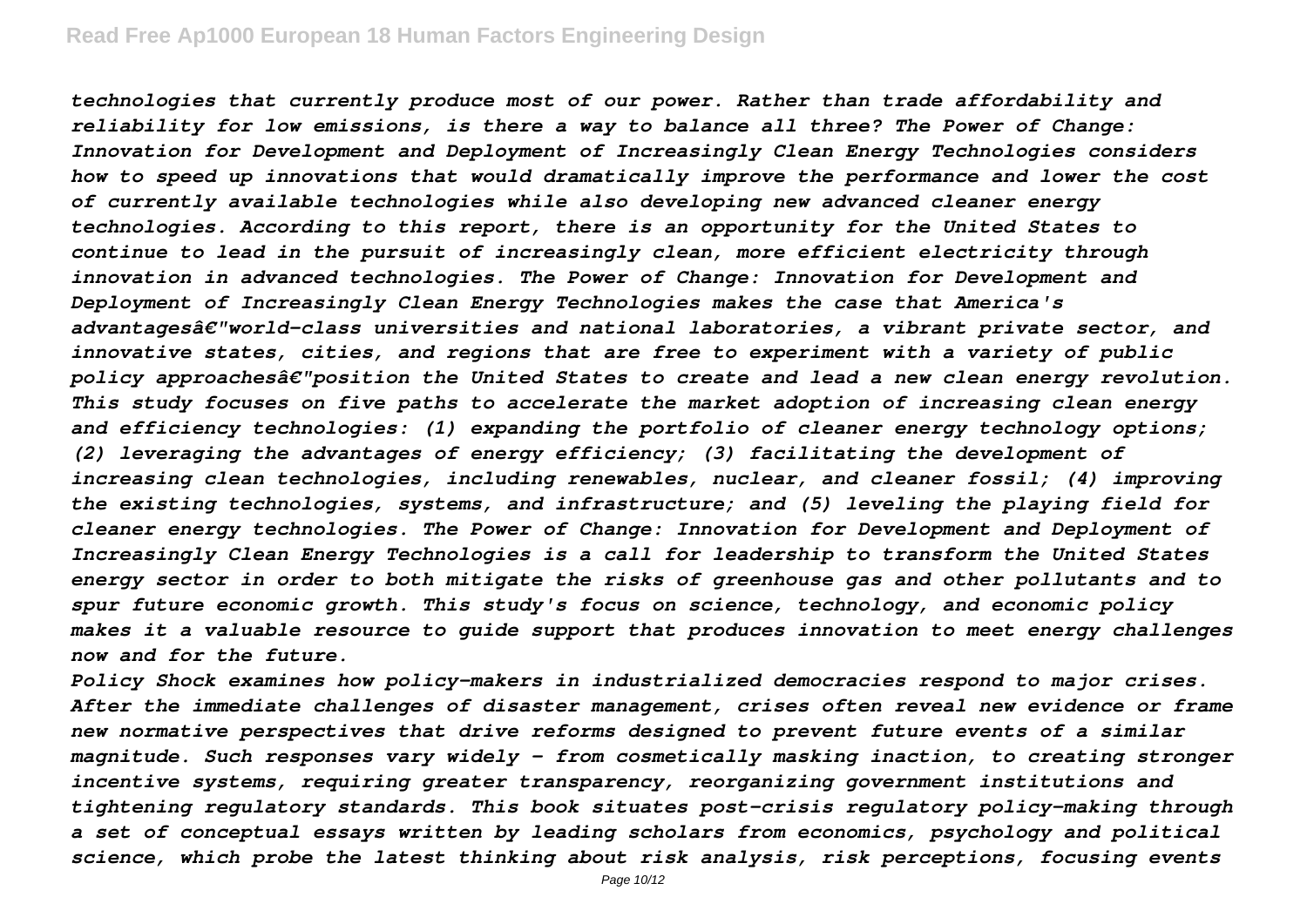*and narrative politics. It then presents ten historically-rich case studies that engage with crisis events in three policy domains: offshore oil, nuclear power and finance. It considers how governments can prepare to learn from crisis events - by creating standing expert investigative agencies to identify crisis causes and frame policy recommendations.*

*Co-sponsored by the International Atomic Energy Agency and organised in collaboration with the European Communities.*

*Nuclear Energy Market Potential for Near-term Deployment*

*Nuclear Energy Now*

*Recalibrating Risk and Regulation after Oil Spills, Nuclear Accidents and Financial Crises The Fifth International Symposium on Software Reliability, Industrial Safety, Cyber Security and Physical Protection of Nuclear Power Plant (ISNPP)*

*Lessons Learned from the Fukushima Nuclear Accident for Improving Safety of U.S. Nuclear Plants Restoring U.S. Leadership in Nuclear Energy*

*Reliability, Safety and Hazard Assessment for Risk-Based Technologies*

**This open access book discusses the eroding economics of nuclear power for electricity generation as well as technical, legal, and political acceptance issues. The use of nuclear power for electricity generation is still a heavily disputed issue. Aside from technical risks, safety issues, and the unsolved problem of nuclear waste disposal, the economic performance is currently a major barrier. In recent years, the costs have skyrocketed especially in the European countries and North America. At the same time, the costs of alternatives such as photovoltaics and wind power have significantly decreased. Contents History and Current Status of the World Nuclear Industry The Dramatic Decrease of the Economics of Nuclear Power Nuclear Policy in the EU The Legacy of Csernobyl and Fukushima Nuclear Waste and Decommissioning of Nuclear Power Plants Alternatives: Heading Towards Sustainable Electricity Systems Target Groups Researchers and students in the fields of political, economic and technical sciences Energy (policy) experts, nuclear energy experts and practitioners, economists, engineers, consultants, civil society organizations The Editors Prof. Dr. Reinhard Haas is University Professor of energy economics at the Institute of Energy Systems and Electric Drives at Technische Universität Wien, Austria. PD Dr. Lutz Mez is Associate Professor at the Department for Political and Social Sciences of Freie Universität Berlin, Germany. PD Dr. Amela Ajanovic is a senior researcher and lecturer at the Institute of Energy Systems and Electrical Drives at Technische Universität Wien, Austria.--**

**The March 11, 2011, Great East Japan Earthquake and tsunami sparked a humanitarian disaster in northeastern Japan. They were responsible for more than 15,900 deaths and 2,600 missing persons as well as physical infrastructure damages exceeding \$200 billion. The earthquake and tsunami also initiated a severe nuclear accident at the Fukushima Daiichi Nuclear Power Station. Three of the six reactors at the plant sustained severe core damage and released hydrogen and radioactive materials. Explosion of the released hydrogen damaged three reactor buildings and impeded onsite emergency response efforts. The accident**